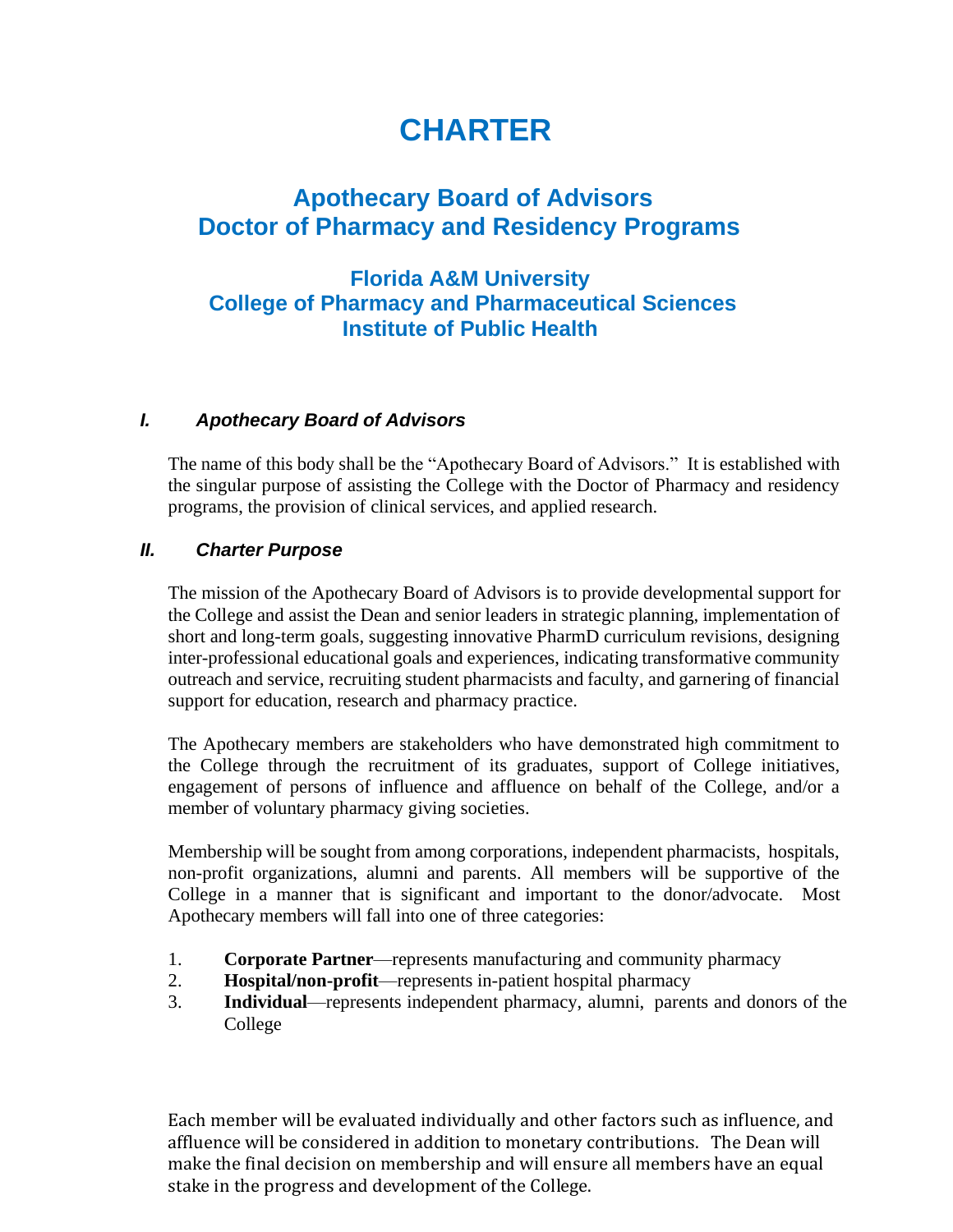By delegation of the Dean, the Apothecary Board of Advisors will be asked to:

- Assist the College in its development and fund-raising efforts.
- Provide monetary gifts to assist learners in obtaining a professional or graduate degree.
- Provide guidance and support in communication with the community.
- Provide guidance in the development of business expertise and skills among student pharmacists.
- Provide guidance on maintaining and expanding the national and international reputation of the College.
- Advocate as public and private ambassadors for the College.
- Assist in promoting the importance of pharmaceutical care/medication therapy management and research in the community.
- Report to the Dean on the findings of this board through established subcommittees or special task forces.
- Identify and evaluate opportunities and challenges for the College.
- Assist in the development of student pharmacists through informal and classroom interactions, cooperative education, clerkship, residency and fellowship experiences.
- Support for faculty and staff development through sabbaticals and brief focused visits.
- Provide education through seminars, lecture and visiting executives, scientists or practitioners.
- Assist in the recruitment of student pharmacists, staff, residents, fellows and faculty.

#### *III. Meetings*

To maximize the participation of Apothecary members, meetings will be held semiannually—March/April and September/October. The agenda will be developed through the College leadership and the Apothecary chairpersons and released with advance notice.

Membership on the Apothecary Board is exclusive to those appointed by the Dean. Members are asked to make every effort to attend meetings as the consistency of perspective has value. If a member cannot attend a meeting, an alternate *may attend* unless otherwise stipulated by the Dean.

## *IV. Terms, Members*

Apothecary members, as representatives of their corporation or institution, are appointed to serve for a period that is mutually acceptable to both parties.

A corporation may have up to two members present for meetings, with only one vote. Corporations are asked to appoint members who will consistently attend meetings.

#### *V. Selection*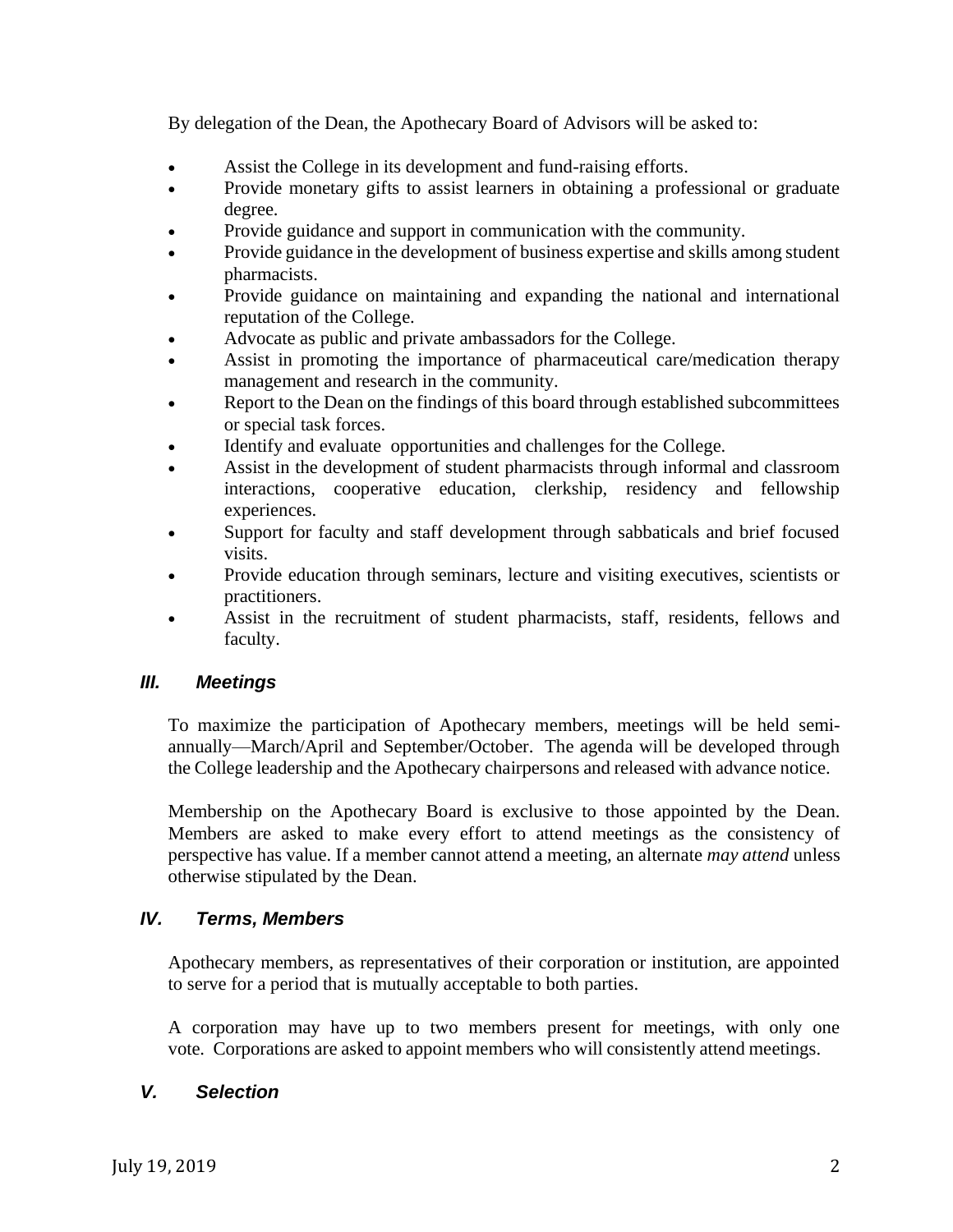The Apothecary Board of Advisors does not represent a membership constituency; rather it serves at the request of the Dean. Members, at the fall meeting will choose the chair of the board. Each shall serve a term of two years, with the vice-chair progressing from vicechair to chair.

### *VI. Value of Apothecary Board Membership*

Members will gain a depth of understanding as to how the College manages its programs from recruitment to admissions, development and modifications to the curriculum, and analysis of the College through the re-accreditation self-study document. Its residency program will be a focus.

Members shall also have the opportunities described below.

- Direct line to College leaders, teachers and researchers
- Service on College committees
- Input on important academic issues
- Curricular evaluation and revisions
- Assessment of the outcomes of the educational program
- Access to student pharmacists
- Chairman's Hour—a time slot on the eve of meetings to which select student pharmacists will be invited at the pleasure of the Apothecary chairperson.
- Lectures
- Networking events such as the Starving student dinner and Receptions
- Interviews (as needed)

#### *VII. Meeting Host*

At each meeting, two hosts will be chosen on a rotation basis from the Corporate Partners and interested parties. A Corporate Partner will be asked to serve as one of the meeting hosts every two or three years at a reasonable cost.

The primary cost of the meetings is the professional networking dinner and lunch—both of which are organized around the students. As this cost is beyond the means of the College, sponsors committed to student success are critical.

At each meeting, one sponsor will be assigned to the Starving Student pharmacists' dinner, and the other will be assigned to the meeting luncheon on the day of the Apothecary meeting. The sponsor may address the group at the beginning and end of the event.

However, as a means of assisting the College and gaining exposure among student pharmacists, there will be a "jump-in-line" clause that will allow any sponsor to cover the cost of the event/meeting (about \$4,000 per meeting) and become the sponsor before their scheduled turn. Members may also desire to co-host a meeting, thus dividing the meeting costs.